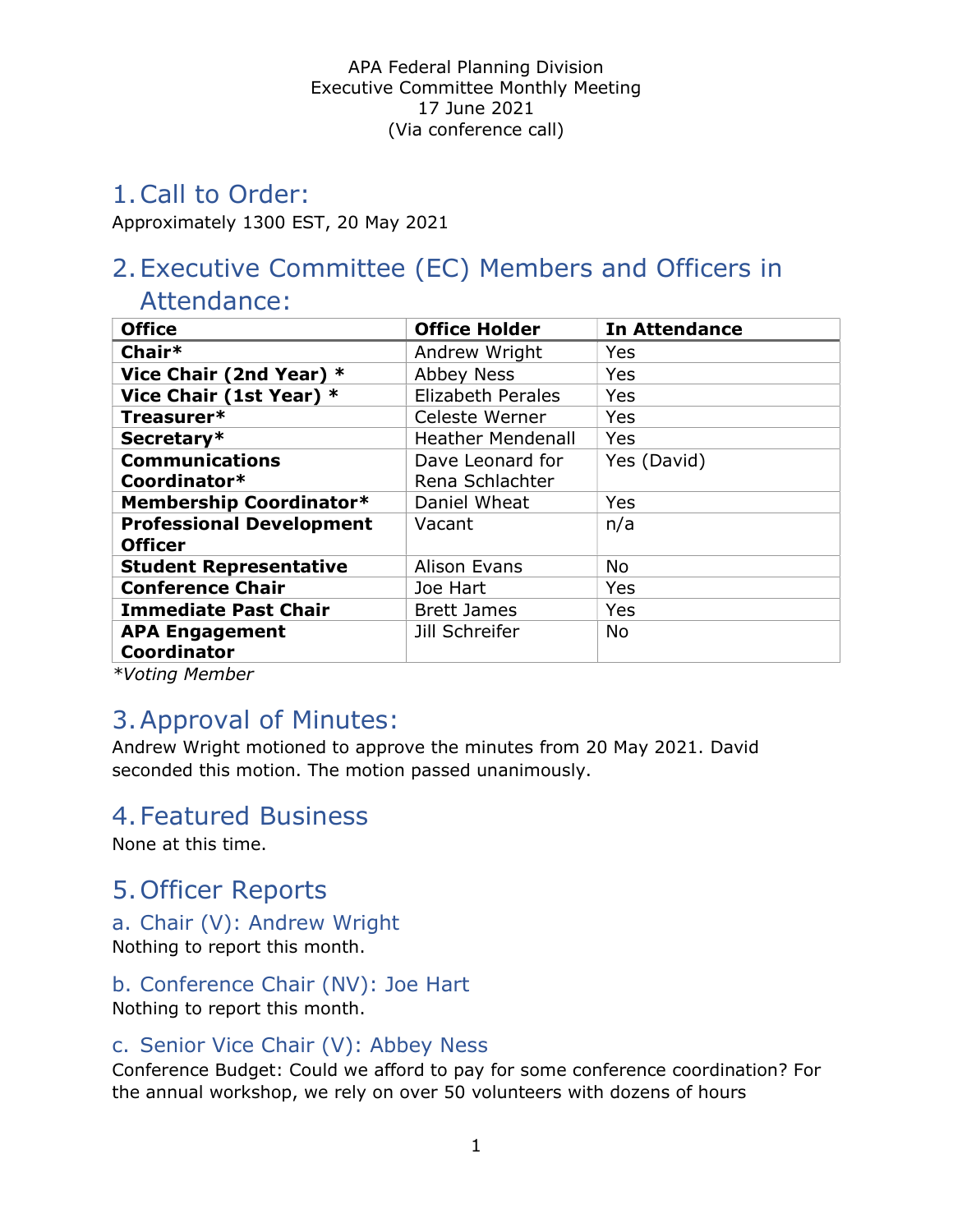contributed by each person. There is concern about burnout and diversity of volunteers. What would it look like to hire conference management to help with some of the mundane activities?

- 1. We have contacted a firm that APA VA has worked with. They could help create budget, sponsorship tiers, venues, catering. They act as a project manager in the workshop chair role and have worked with the company we use for the app.
- 2. If they provide just oversite:  $\sim$ \$22,000. If extra effort related to AV, catering, then approximately \$25,000.
- 3. We could consider a small fee for mobile workshops, increase sponsorship. Increasing registration by even \$10 could help.
- 4. One challenge is that the workshops are usually hosted in downtown environment in large cities.
- 5. She suggested that we consider hosting in Norfolk. She is familiar with the area, we have a network of volunteers, and it is more affordable.
- 6. DISCUSSION:

The EC should provide feedback directly to Abbey via email on two agenda items discussed below.

## Separating FPD Conference from APA Conference Location

- a. Separating from APA has been discussed in the past and could be evaluated again. Would need to survey the members about preferences. Understanding how many members are interested in attending and hosting sessions at both conferences would be helpful.
- b. If we disconnect the FPD from the APA national conference, there would be an additional challenge in selecting alternate sites.
- c. There is a benefit for federal planners to attend conferences in cities that do not have significant federal presence (similar challenges/solutions between local state and national). Attending conferences in large cities that are expensive (NYC and SF) brings significant value to membership.

#### Hiring Professional Conference Management

- d. Is paying a conference management company setting a precedence that FPD can maintain year after year?
- e. Is there a possibility to alternate FPD conference locations between expensive and inexpensive cities so FPD can maintain required balances annually? This would reduce the risk of going over budget in cities that are expensive (i.e. NYC, SF).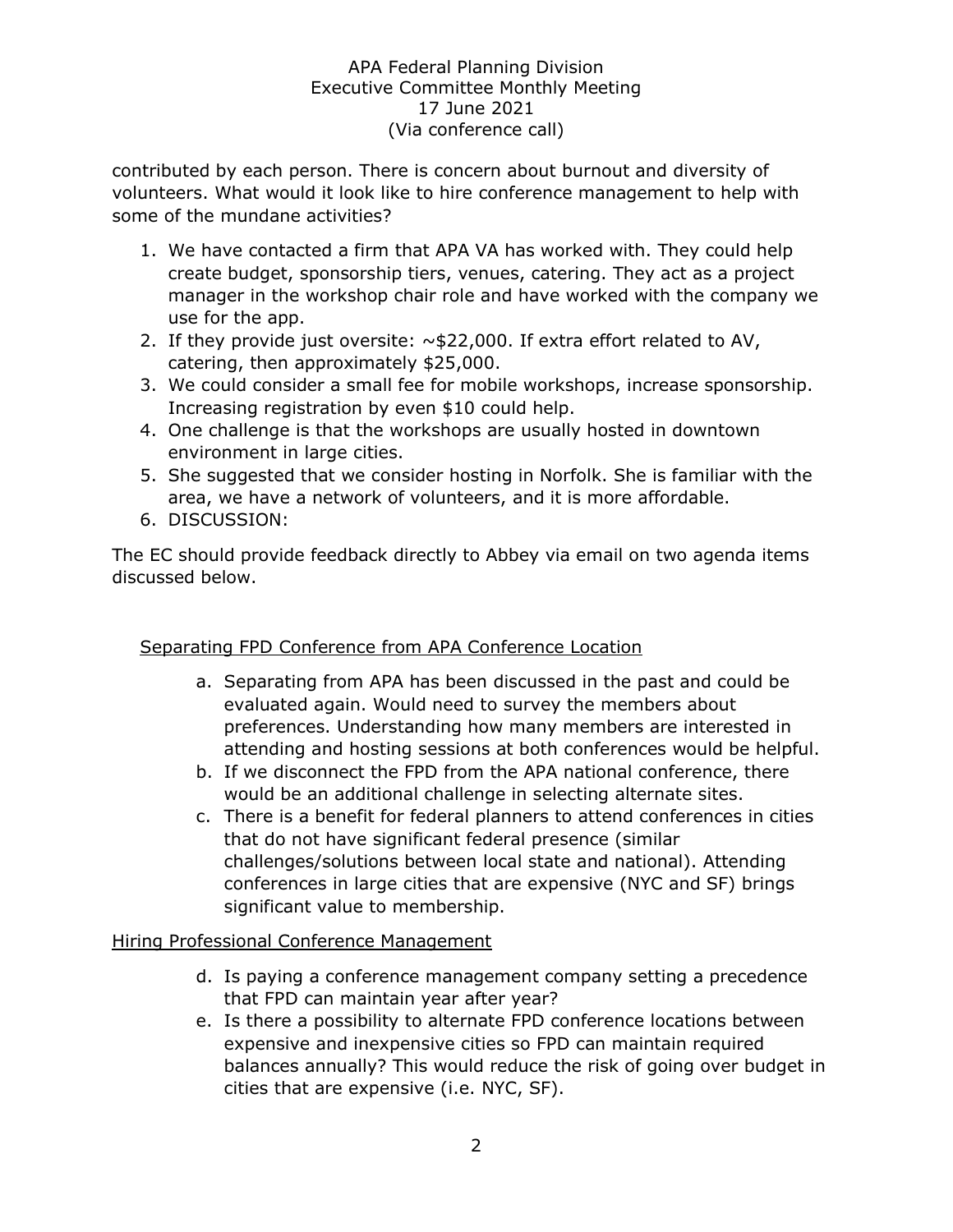- f. The conference management company can help with establishing budget and find ways to help pay for costs.
- g. We could negotiate the contract to be month to month and/or a more comfortable balance of roles/responsibilities.
- h. There is risk if we split apart APA from FPD. For DOD, they may need to split approval packages.
- i. We could survey our membership about preferences.
- j. We have been in the range of 200-250 of attendees each year and we do have a volunteer group that comes through every year.
- k. Past conferences have been larger than 250 attendees so there is potential to reduce cost by increasing volume.
- l. From a financial standpoint, we would need to discuss the timing of funds. We may need to move up the registration dates and sponsorship commitments.
- m. In the past, feedback from APA about separation is that they would be disappointed.
- n. There was a recommendation to get several quotes for a conference manager and provide a list of tasks to provide their costs (like a menu) and possibly take baby steps and select two tasks that are the most time consuming.
- o. Could we see how many volunteers are from the private sector.
- 7. ACTIONS: Survey the members; additional quotes; better budget to prepare for a motion during the next month's meeting. We could also seek APA thoughts.

## d. Junior Vice Chair (V): Elizabeth Perales

- 1. Fall Workshop 2021: The following list of session tracks were shared and refined during the meeting.
	- a. Virtual, Autonomous, and Mobile (IOT, UAV)
	- b. New Mobility and Transit Oriented Development
	- c. Resiliency and Emergency Management
	- d. Resource Conservation and Protection
	- e. National Security
	- f. Student Research
	- g. Planners Networking Event

Elizabeth will email a full list of tracks and potential agencies to EC members today to solicit agency interest in attending or hosting sessions at FPD. Several EC members offered to call or email agency contacts and will email Elizabeth with feedback.

- 2. She requested that we reach out to our POCs at these to support.
	- a. The potential session list will be shared via email.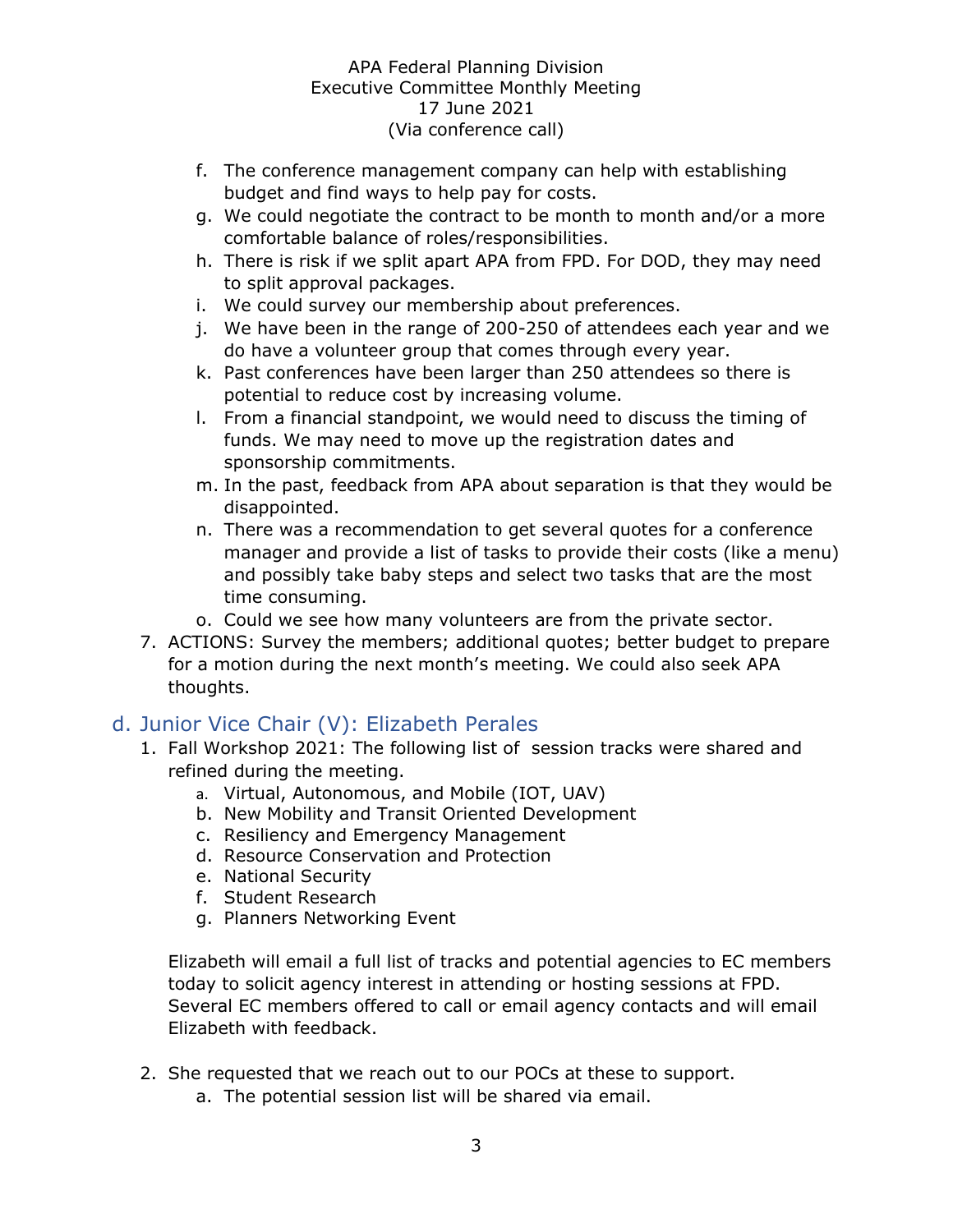b. FPD cannot support the fall workshop financially, so that is a planning consideration.

## e. Immediate Past Chair (NV): Brett James

- 1. We have received four nominations: 2 for each position. Voting starts 19 July 2021.
- f. Treasurer (V): Celeste Werner
	- 1. National APA is not providing reimbursement for some of the conference/personal expenses.
	- 2. Our cash report is also behind because of this. However, we are healthy with  $\sim$ \$105,000. We received \$7,800 from sponsors and made  $\sim$ \$5500.
		- a. Conference expenses ended up around \$8k.

### g. Secretary (V): Heather Mendenall

1. Sending Chair quarterly minutes for approval this month.

## h. Communications Coordinator (V): Rena Schlachter

- 1. There are plans to publish a newsletter in the next couple of weeks. There3 is a need to get volunteers to write articles.
- 2. Website needs to be updated with awards. The content drafted for the newsletters will be used for the update.

## i. Membership Coordinator (V): Daniel Wheat

- 1. There are 893 total members. We are still growing and have grown after the workshop.
- 2. Only 40 responses to the workshop survey. Top items were that most were likely to attend next workshop and found that the workshop has value. Eblasts and newsletter are ranked low.
	- a. Adding membership as part of a registration bonus seems to have paid off.

## j. Professional Development Officer (NV):

This position is currently vacant. Josh had been in the position since 2017. Please reach out and encourage our colleagues to volunteer. Webinars were very successful, but now they are not running. Need a PDO to help assist.

## k. Student Representative (NV): Alison Evans

We received 12 responses to the scholarship application and will be reviewing those in the coming weeks

## l. FPD APA Engagement Coordinator (NV): Jill Schreifer

Report unavailable.